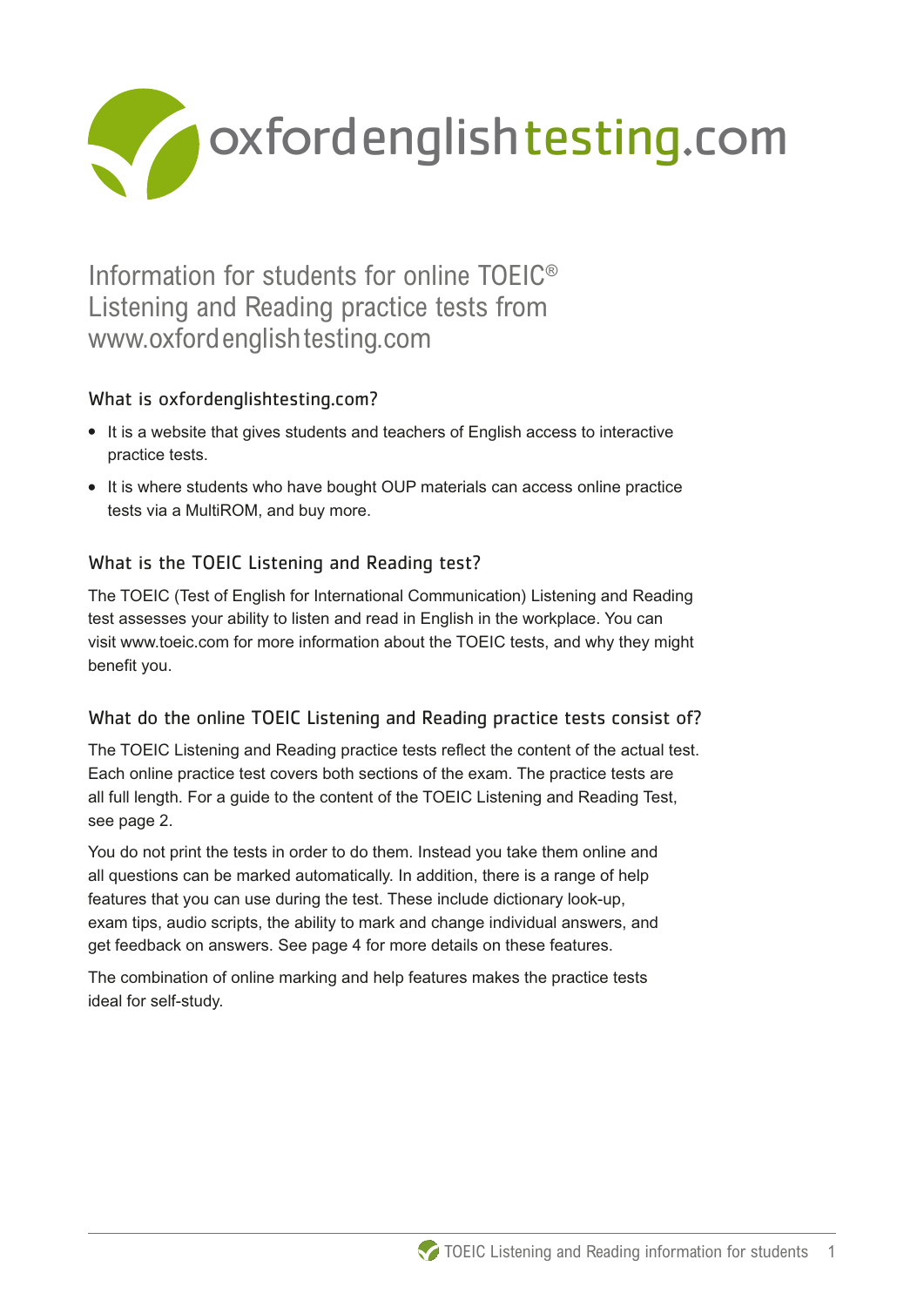# TOEIC® Listening and Reading test content and overview

| Paper/<br><b>Section</b>                                         | <b>Time allowed</b>               | Part                               | Number of<br>questions                                                                                                                | Content                                                                                                                                                                                            |
|------------------------------------------------------------------|-----------------------------------|------------------------------------|---------------------------------------------------------------------------------------------------------------------------------------|----------------------------------------------------------------------------------------------------------------------------------------------------------------------------------------------------|
| About 45 minutes<br>Listening<br><b>Test</b><br>100<br>questions | Part 1<br>Photographs             | 10                                 | Candidates hear 4 statements about a<br>photograph, and must choose the statement<br>that best fits what they can see in the picture. |                                                                                                                                                                                                    |
|                                                                  |                                   | Part 2<br>Question-<br>Response    | 30                                                                                                                                    | Candidates hear a sentence spoken by one<br>speaker, and then 3 responses spoken by<br>another speaker. Candidates must choose the<br>most appropriate response to what the first<br>speaker says. |
|                                                                  |                                   | Part 3<br>Short<br>Conversations   | 30                                                                                                                                    | Candidates hear 10 dialogues and<br>3 questions after each dialogue.<br>Candidates must choose the correct answer<br>to each question from 4 options provided.                                     |
|                                                                  |                                   | Part 4<br><b>Short Talks</b>       | 30                                                                                                                                    | Candidates hear 10 monologues and<br>3 questions after each monologue.<br>Candidates must choose the correct answer<br>to each question from 4 options provided.                                   |
| 75 minutes<br>Reading<br>Test<br>100<br>questions                | Part 5<br>Incomplete<br>Sentences | 40                                 | Candidates see 40 incomplete sentences.<br>They must complete the sentences, using<br>one of the 4 options provided.                  |                                                                                                                                                                                                    |
|                                                                  |                                   | Part 6<br><b>Text Completion</b>   | 12                                                                                                                                    | Candidates see 4 texts with 3 incomplete<br>sentences in each text. They must complete<br>the sentences using one of the 4 options<br>provided.                                                    |
|                                                                  |                                   | Part 7<br>Reading<br>Comprehension | Single<br>passage:<br>28                                                                                                              | Candidates see 7 to 10 texts, with 2 to<br>5 questions after each text. They must<br>choose the correct answer to each question<br>from 4 options provided.                                        |
|                                                                  |                                   |                                    | Double<br>passages:<br>20                                                                                                             | Candidates see 4 pairs of reading texts<br>with 5 questions after each pair. They must<br>choose the correct answer to each question<br>from 4 options provided.                                   |

Used by permission of Educational Testing Service, the copyright owner. No endorsement of this publication and/or website by ETS should be inferred.

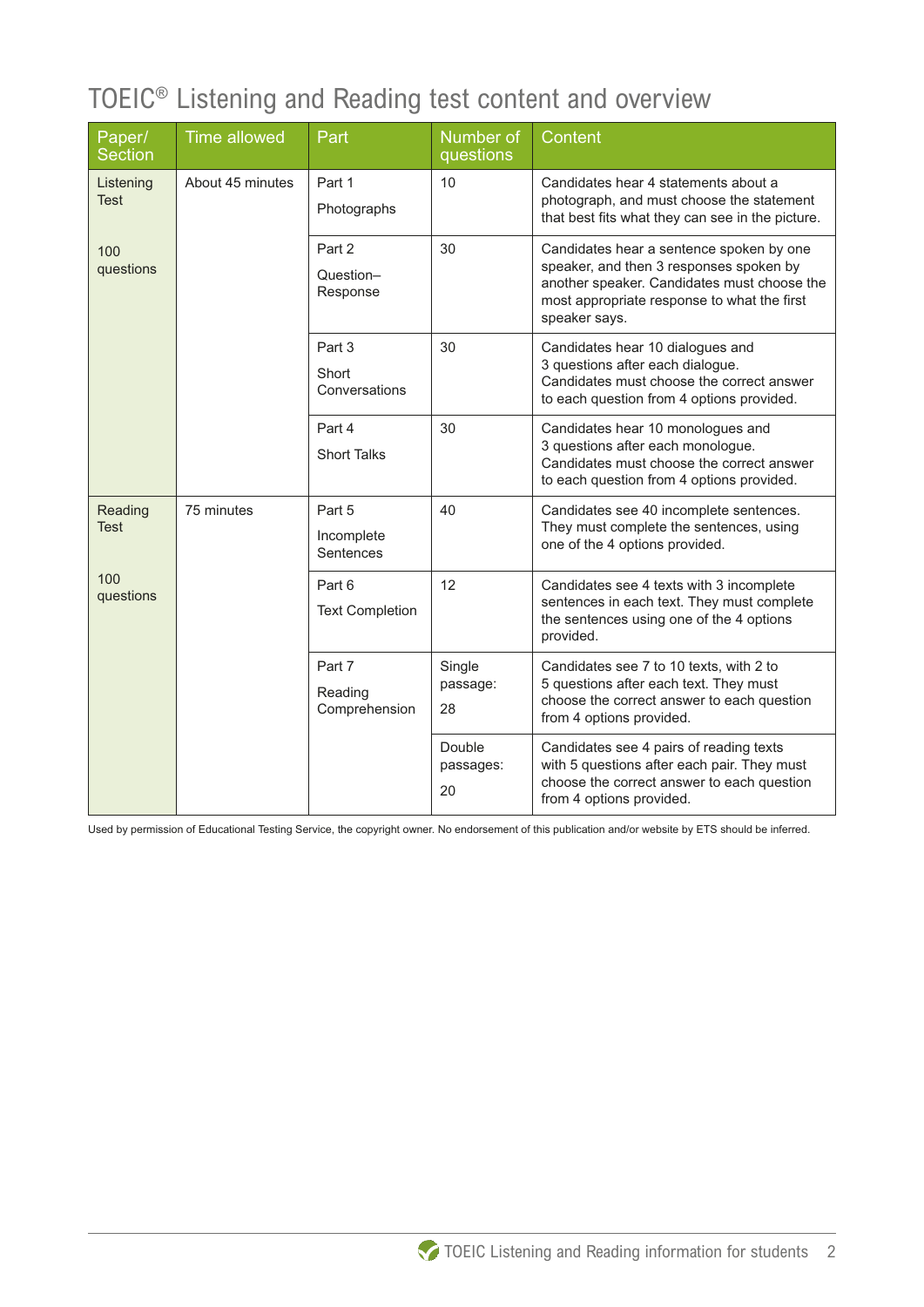### How do I do a practice test?

You can do a practice test wherever you have access to a computer and the Internet. You will need an e-mail address and to be online when you do the tests. There is a demo about the practice tests on the homepage. Instructions on how to take a test can be found in the Quick-start guide for students on your **My study space** screen. For further details about system requirements, see page 5. You have access to the test for 365 days from the time you pay, or put your MultiROM into the computer and register. After 365 days you will have to submit the test for final marking.

You do not have to do the whole test at one time. You can answer and then mark a question, a part, a section, or the whole test. All your answers are automatically saved when you leave the site, and you can come back to the test at any time. You can also skip questions and come back to them later.

You can monitor your progress via the **Test Overview**, which records questions not attempted, attempted but not marked, and right and wrong answers. You can also print the **Test Overview** and **Results** page.

When doing the Listening section, you can start, stop, and repeat the audio as many times as you like. If you still find it difficult to understand the audio, you can read or print an audio script after you have attempted the questions. If you need to control the volume of the audio please use the controls on your computer to do so.

The testing site has a **Dictionary look-up facility**. Just double-click on any word in the test and get a definition from the *Oxford ESL Dictionary*.

### Marking the practice test

The system can automatically mark both sections of the test. You can read and print **Feedback** for answers, if you mark the questions as you go. The **Feedback** section gives explanations of the correct and incorrect answers.

For information on how to convert the number of correct answers to a scaled TOEIC score please see the TOEIC Practice Tests Score Conversion Chart on page 6.

It is very important to remember that these are only practice tests, not the real exam, and so your final mark will only be an indication of how you might perform in the real exam.

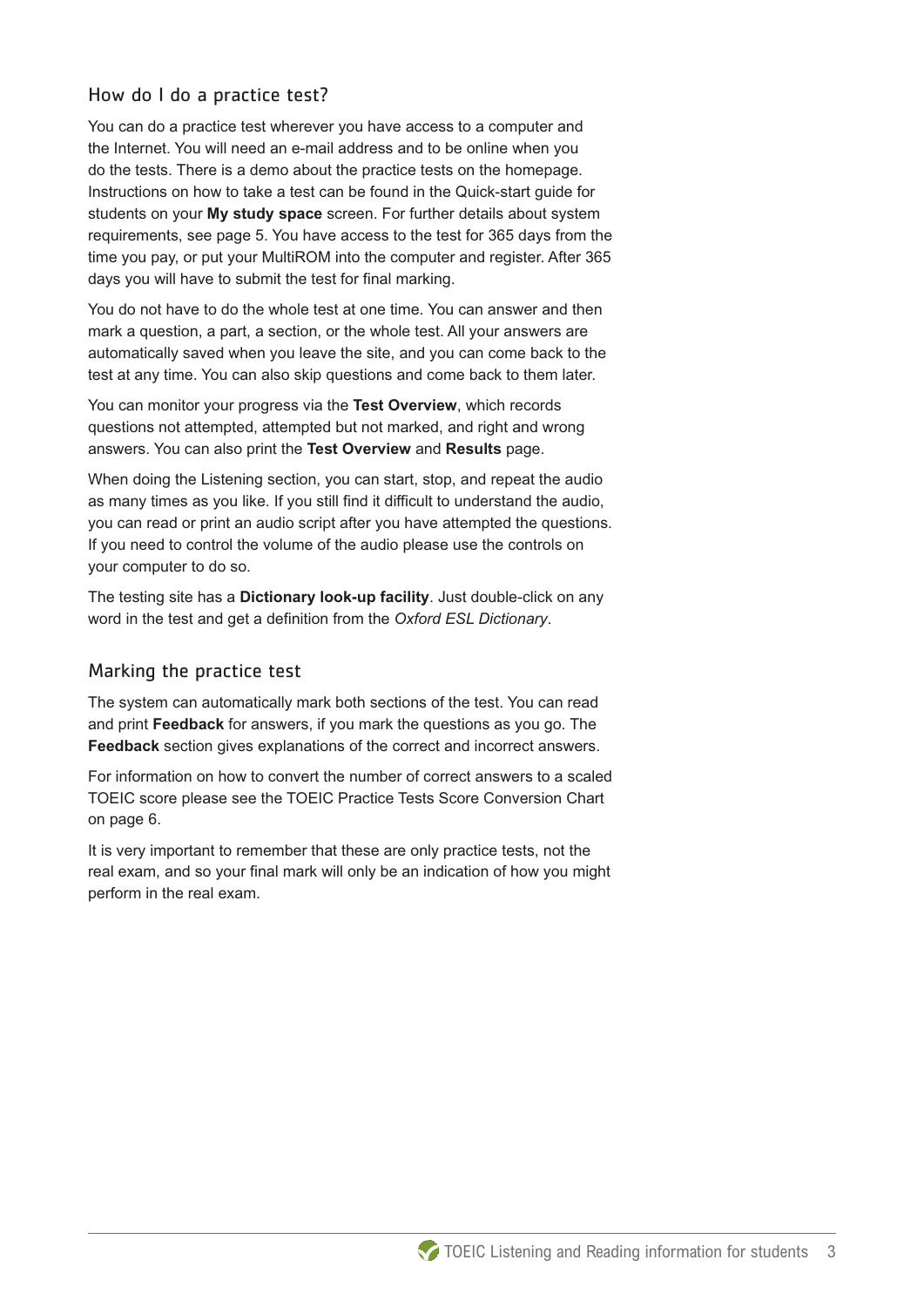# What help is available while I do the test?

| <b>Test tips</b>                                               | You can see a Tip on how to answer every type of question.                                                                                                                                                                                                                                                                                   |  |  |
|----------------------------------------------------------------|----------------------------------------------------------------------------------------------------------------------------------------------------------------------------------------------------------------------------------------------------------------------------------------------------------------------------------------------|--|--|
| Dictionary look-up                                             | You can look up the meaning of any word in the practice test. Just<br>double click it and a definition will pop up from the Oxford ESL<br>Dictionary. You will need to have pop-up windows enabled.                                                                                                                                          |  |  |
| Instant marking and feedback                                   | When you have answered a question you can mark it straight away<br>to see whether you got it right. You can then get Feedback to find<br>out why it was right or wrong. You can print the feedback if you wish.<br>Understanding why you answered a question incorrectly helps you<br>think more clearly about a similar question next time. |  |  |
| Change your answer                                             | You can go back and try again as many times as you like.                                                                                                                                                                                                                                                                                     |  |  |
| Save and come back later                                       | You do not have to complete a section or test at one time. Your<br>answers are saved as you take the test and kept when you log out. You<br>can come back to it at any time. You have 365 days before you have to<br>submit the practice test for final marking. The My tests page tells you<br>when the test expires.                       |  |  |
| Mark individual answers, a part,<br>a paper, or the whole test | However much you have done of the practice test, you can mark it and<br>see how well you are doing.                                                                                                                                                                                                                                          |  |  |
| <b>Audio scripts</b>                                           | These are available for all parts of the Listening test. Reading the Audio<br>script will help you understand any areas you did not understand when<br>you were listening to them. You can print the audio scripts.                                                                                                                          |  |  |
| <b>Results page</b>                                            | You will see your score by section and part and as a percentage.<br>Remember this is a practice test and you will only get an indication of<br>what your score may be in the actual TOEIC test.                                                                                                                                              |  |  |
| Try sample questions first                                     | You can try out a short version of a practice test before you do a real<br>one. The sample questions let you find out how to use a test before you<br>start. The samples are available in the Online shop, or by clicking the<br>link to Try a free sample on the homepage.                                                                  |  |  |

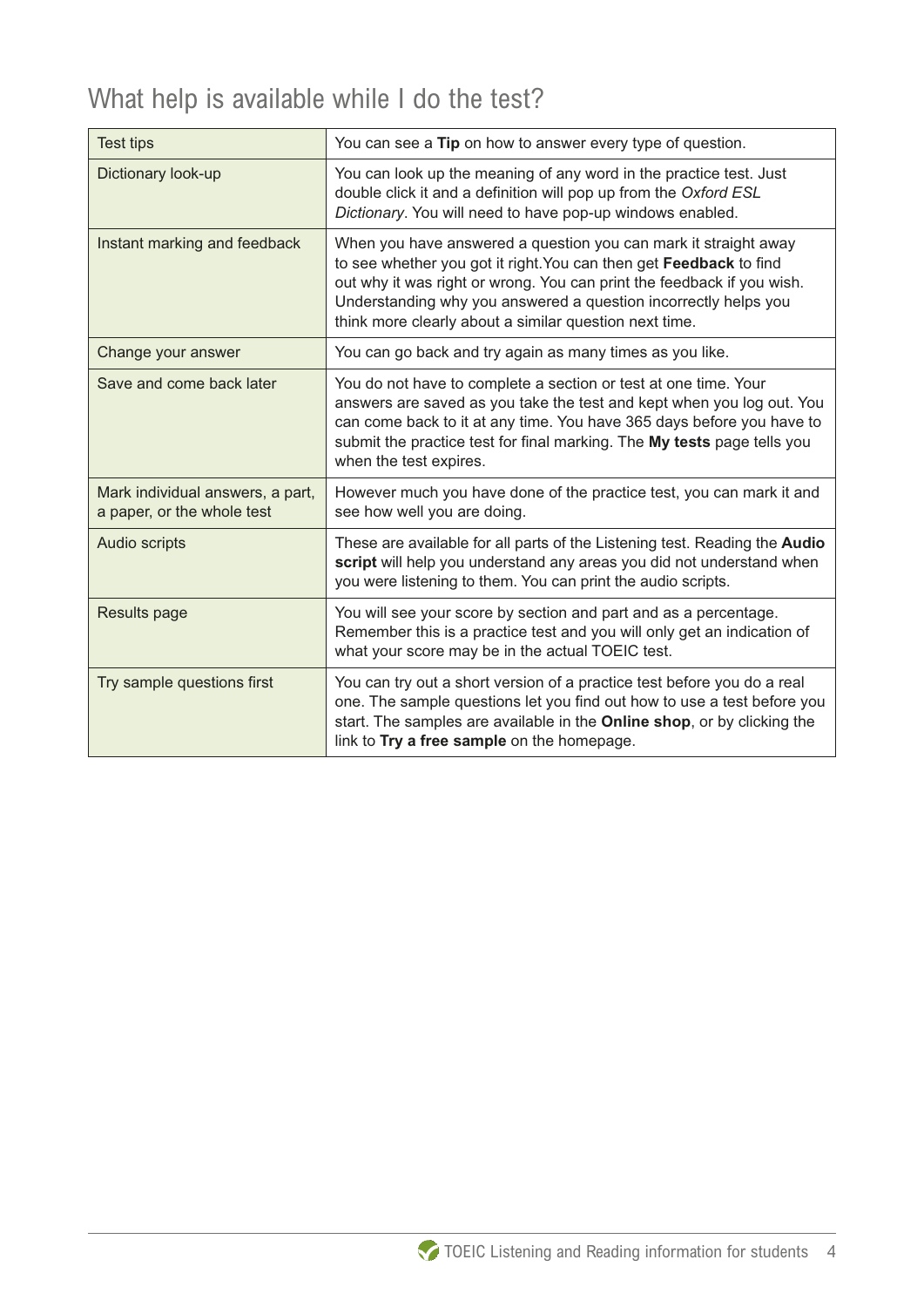## Buying tests

You can buy tests online by clicking on the link to the **Online shop**. You will be asked to fill in a **Registration form** before you buy the test if you have not already registered. You may already have access to a test with an OUP coursebook, workbook, dictionary or grammar book. The tests that you can buy online are different from the ones available via the MultiROM.

## Where can I find more about oxfordenglishtesting.com?

There is a demo on the individual site that will give you a clear understanding of the site and the practice tests. You can access it via the **Online shop** or the **My study space** screen.

For more help, click on the **Support** tab on www.oxfordenglishtesting.com. You'll find a comprehensive list of **Frequently Asked Questions** (FAQs) covering technical issues, registering, buying tests, doing tests and other topics. You can also contact us at customerservice.eltonline@oup.com.

### System requirements

#### **Browsers**

Internet Explorer® 7 or later

Firefox® 3 or later

Safari® 3 or later

The test delivery software requires JavaScript™ and pop-up windows to be enabled on your browser.

#### **Hardware**

128 MB RAM

Monitor capable of 1024 x 768 resolution

Sound card with headphones or speakers

You will need to be online to access tests.

You need an email address to register and get access to the tests.

You will need to have Adobe® Reader® in order to download PDF documents (available from www.adobe.com).

#### Audio

To play audio for the listening parts of the tests, you will require Adobe® Flash Player© 9 or higher (available from www.adobe.com).

### **Display**

You will need a colour display.

The test delivery software has been optimized to appear in a browser window sized at 1024 x 768 pixels. You therefore need a monitor that can have the display set to a resolution of at least 1024 x 768 pixels.

### **Bandwidth**

The audio files in the tests are between one and three megabytes and will be slow to load at dial-up speeds. Because of this we recommend you have a broadband connection to take the tests.